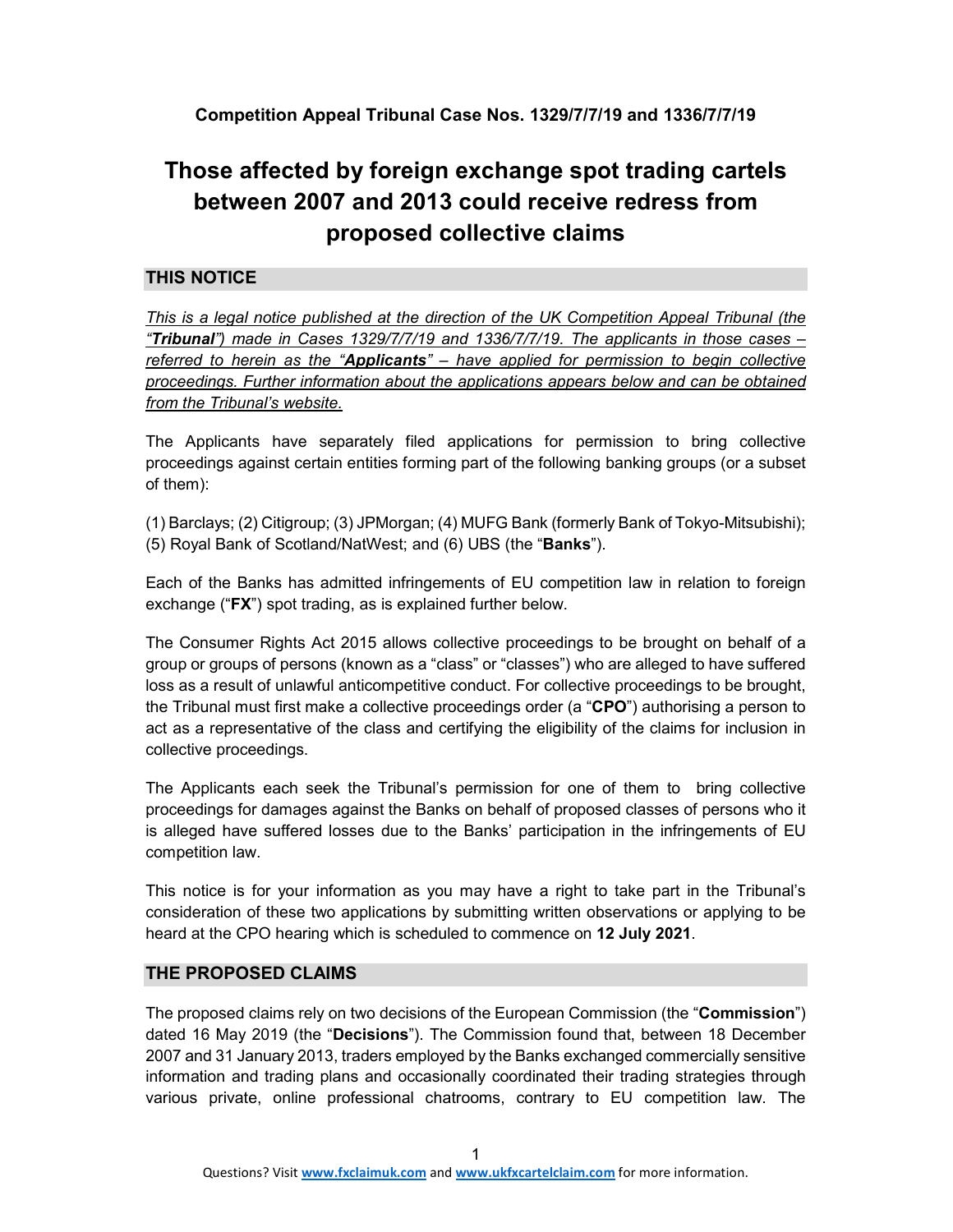commercially sensitive information exchanged in these chatrooms related to outstanding customers' orders, bid-ask spreads, the Banks' open risk positions and other details of current or planned trading activities in the FX market. The information exchanges enabled the Banks to make informed market decisions on whether to sell or buy the currencies they had in their portfolios on given terms and when.

Both of the proposed claims allege that this conduct led to the prices of FX spot and outright forward transactions being distorted, with the result that proposed class members entered into those transactions on terms that were less advantageous to them than would otherwise have been the case in the absence of the unlawful conduct. The purpose of each claim is to secure compensation for losses suffered as a result of entering into such transactions involving the G11 currencies with any of the Banks and/or other relevant financial institutions, which are identified at the end of this notice.

The proposed claims have some aspects in common but there are also some important differences between them. For further information on each of the claims, please see the following links:

| https://tinyurl.com/EvansCATSummary |
|-------------------------------------|
| https://tinyurl.com/OHigginsSummary |
| <b>Websites</b>                     |
| www.ukfxcartelclaim.com             |
| www.fxclaimuk.com                   |

### **THE APPLICANTS**

When considering the question of certification  $-$  which is not automatically granted  $-$  the Tribunal must consider whether the Applicant in each case would be suitable to represent the proposed class(es). In this case, there may (additional to the question of certification) be a question as to which Applicant should be certified. Members of the proposed classes should, therefore, be aware that it is unlikely that, given their present proposed constitution, *both* Applicants will be successful in their applications.

#### **THE PROPOSED CLASS DEFINITIONS**

The Applicants have defined the classes slightly differently in each of their proposed claims (in particular, one Applicant proposes a single class, whereas the other has proposed two classes). But in summary, the proposed claims are brought on behalf of persons who, during the period from 18 December 2007 to 31 January 2013, entered into certain FX spot and outright forward transactions (other than certain excluded transactions) involving G11 currency pairs with the Banks and/or other relevant financial institutions (which are identified at the end of this notice) in the European Economic Area (other than as an intermediary).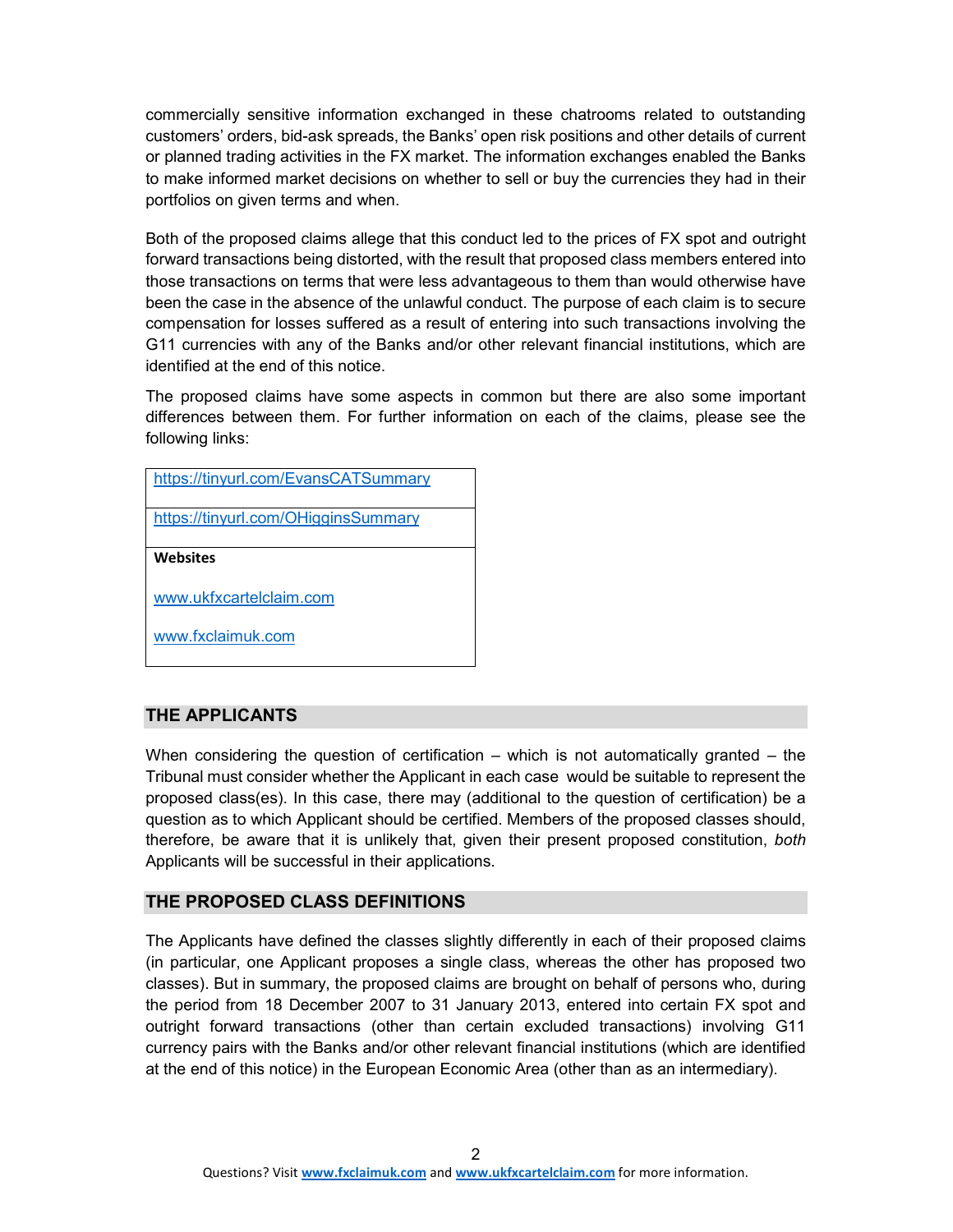If a claim were certified: those who are domiciled in the UK and fall within the class definition of the claim that the Tribunal certifies would automatically be included in that claim, and would be bound by any judgment or settlement, unless they choose to opt out. Those who are not domiciled in the UK but wish to participate in the claim would have the opportunity to opt in to the claim.

#### **HEARING OF THE APPLICATIONS**

A hearing will take place on **12-16 July 2021** to decide whether any of the proposed claims can proceed and if so, which of the Applicants is more suitable to represent the class(es) going forward. Subject to any arrangements arising from the Covid-19 pandemic, the location of the hearing will be: Competition Appeal Tribunal, Salisbury Square House, 8 Salisbury Square, London, EC4Y 8AP.

| <b>YOUR LEGAL RIGHTS AND OPTIONS NOW</b> |  |  |
|------------------------------------------|--|--|
|                                          |  |  |

| Object to the<br>applications or<br>the Applicants | Any person with an interest (including any member of the proposed<br>class(es)) may object to either or both of the applications or the<br>authorisation of either or both of the Applicants by stating their reasons<br>for objecting in writing to be received by the Tribunal by 4pm on 4 May<br>2021.                                   |
|----------------------------------------------------|---------------------------------------------------------------------------------------------------------------------------------------------------------------------------------------------------------------------------------------------------------------------------------------------------------------------------------------------|
| Apply to make<br>oral/written                      | Any member of the proposed class(es) may also seek permission to make<br>written and/or oral submissions at the hearing on 12 July 2021. Any such<br>application must be made in writing, supported by reasons, to be received<br>by the Tribunal by 4pm on 4 May 2021.                                                                     |
| submissions to<br>the Tribunal                     | Any third party with an interest (who is not a member of the proposed<br>class(es)) may also apply to the Tribunal for permission to make written<br>and/or oral submissions at the hearing on 12 July 2021. Any such<br>application must be made in writing, supported by reasons, to be received<br>by the Tribunal by 4pm on 4 May 2021. |
| <b>Tribunal's contact</b><br>details               | The Registrar, Competition Appeal Tribunal, Salisbury Square House, 8<br>Salisbury Square, London EC4Y 8AP. The Tribunal's website is<br>www.catribunal.org.uk.                                                                                                                                                                             |
|                                                    | When writing to the Tribunal you need to include the reference(s) "Case<br>1329/7/7/19 Michael O'Higgins FX Class Representative Limited v<br>Barclays Bank PLC & Others" and/or "Case 1336/7/7/19 Phillip Evans v<br>Barclays Bank PLC and Others".                                                                                        |